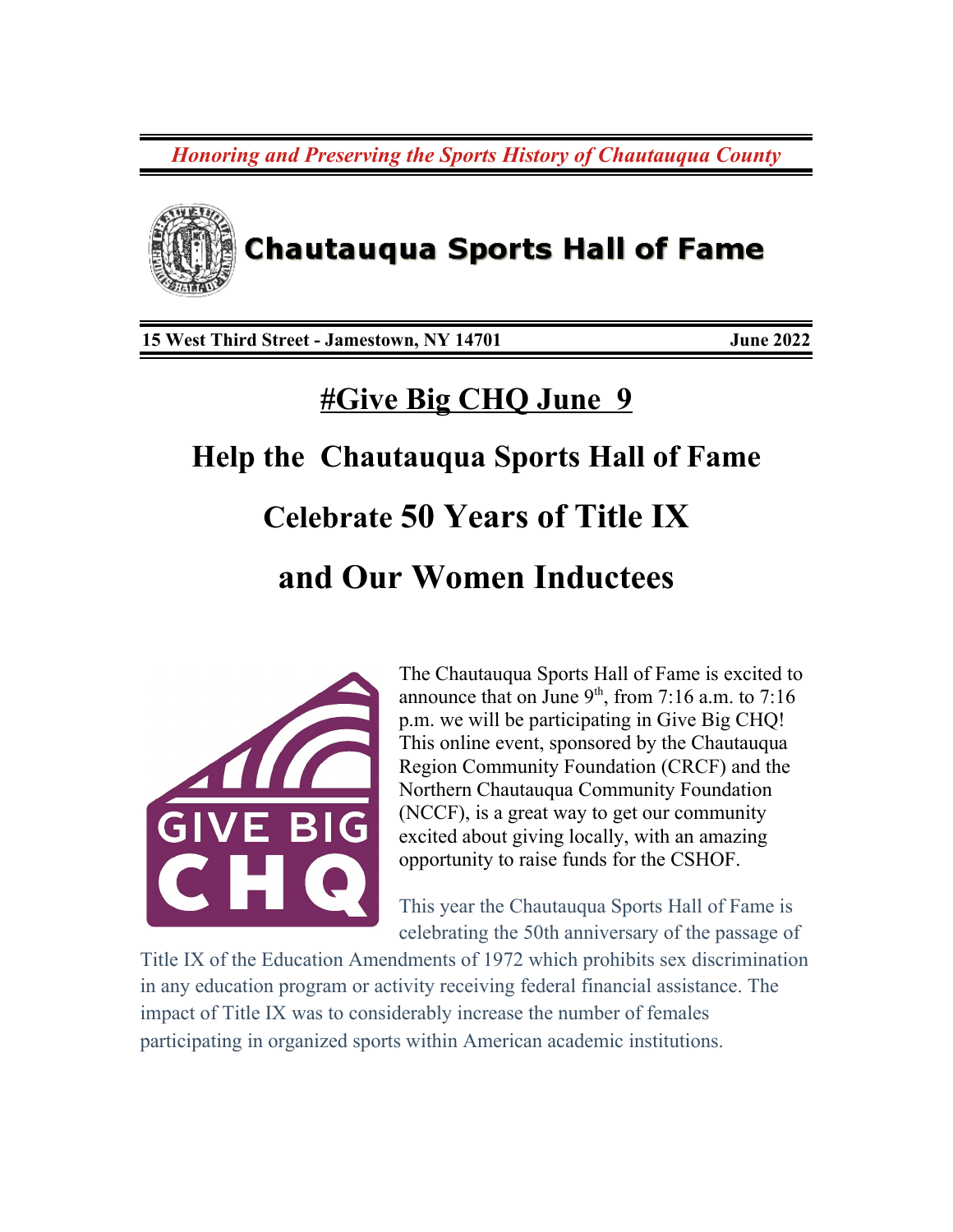The CSHOF is proud to have inducted 28 women into our Hall of Honor. Some were sports trailblazers long before Title IX. Others were early advocates who implemented Title IX standards in our county and nationwide. And many were women who were the beneficiaries of the legislation. We are committed to treating Hall of Fame nominations of deserving women on an equal basis with their male nominations.



To celebrate our women inductees, the CSHOF is respectfully requesting small donations during Give Big CHQ - just \$10, \$20, \$30 or \$40 - with an extra 50 cents in recognition of the 50th anniversary of Title IX.

What would be really helpful is if you could ask just one other person to make a matching donation to yours. Invite your spouse, child or friend to join the CSHOF in recognizing and celebrating what Title IX has meant to sports opportunities for girls and women. The CSHOF becomes eligible for "stretch pool" dollars from the CRCF and NCCF based on the number of unique donors we attract.

For example, instead of donating \$40 yourself, \$20 from you and \$20 from someone else's e-mail address would be most helpful in our efforts to earn bonus funds.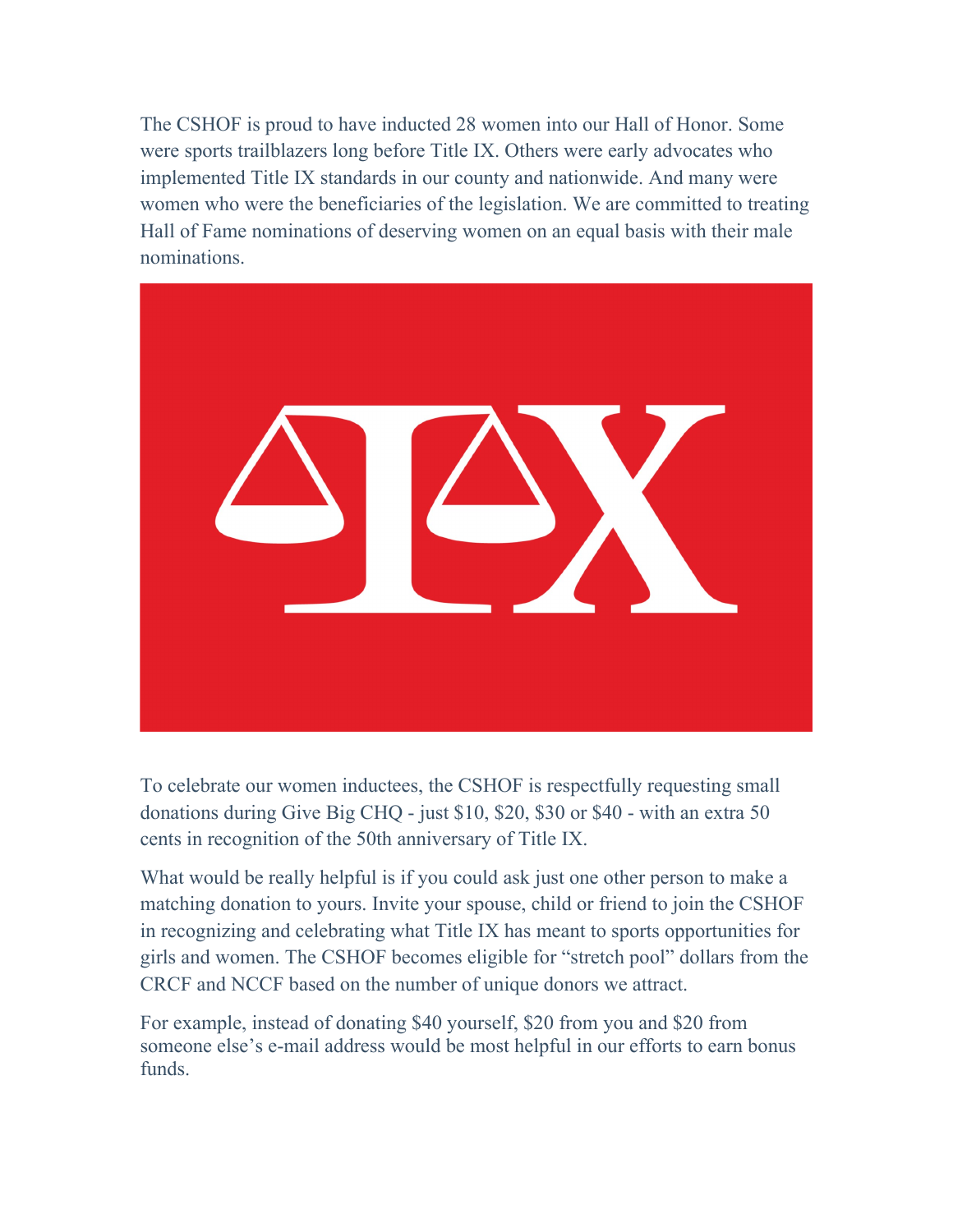As an added incentive, the members of the CSHOF Board of Directors have pledged up to \$500 to match various levels of donor engagement: 20 donors =  $$100, 40$  donors = \$200, 60 donors = \$300, 80 donors = \$400, 100 donors = \$500

Our goal is 100 donors and \$2000

#### Check out our fundraising page here: **[https://www.givebigchq.org/organizations/chautauqua-sports](https://www.givebigchq.org/organizations/chautauqua-sports-hall-of-fame)[hall-of-fame](https://www.givebigchq.org/organizations/chautauqua-sports-hall-of-fame)**

Please mark June  $9<sup>th</sup>$  on your calendar - 7:16 a.m. to 7:16 p.m. We thank you for supporting the Chautauqua Sports Hall of Fame as we celebrate the  $50<sup>th</sup>$ anniversary of Title IX and our women inductees.

### **CSHOF Women Inductees**

| <b>Cheryl Bailey</b>  | <b>Betty Bartkowiak</b>  | <b>Sue Golen Bastedo</b> |
|-----------------------|--------------------------|--------------------------|
| <b>Neoma Berg</b>     | <b>Sarah Burnett</b>     | <b>Tiffany Decker</b>    |
| <b>Heather Edborg</b> | <b>Cathy Farrell</b>     | Lori Franchina           |
| <b>Kay Gould</b>      | <b>Sheilah Gulas</b>     | <b>Marilyn Hale</b>      |
| <b>Sonya Hanson</b>   | <b>Christine Jenkins</b> | <b>Christina Kebort</b>  |
| <b>Luella Kye</b>     | <b>Katherine Linder</b>  | <b>Cindy Miller</b>      |
| <b>Sarah Morrison</b> | <b>Jolene Nagel</b>      | <b>Deb Palmer</b>        |
| <b>Leda Peterson</b>  | <b>Anne Smith</b>        | <b>Shirley Smith</b>     |
| <b>Jenn Suhr</b>      | <b>Julie Tickle</b>      | <b>Tara VanDerveer</b>   |
| <b>Cindy Wyatt</b>    |                          |                          |